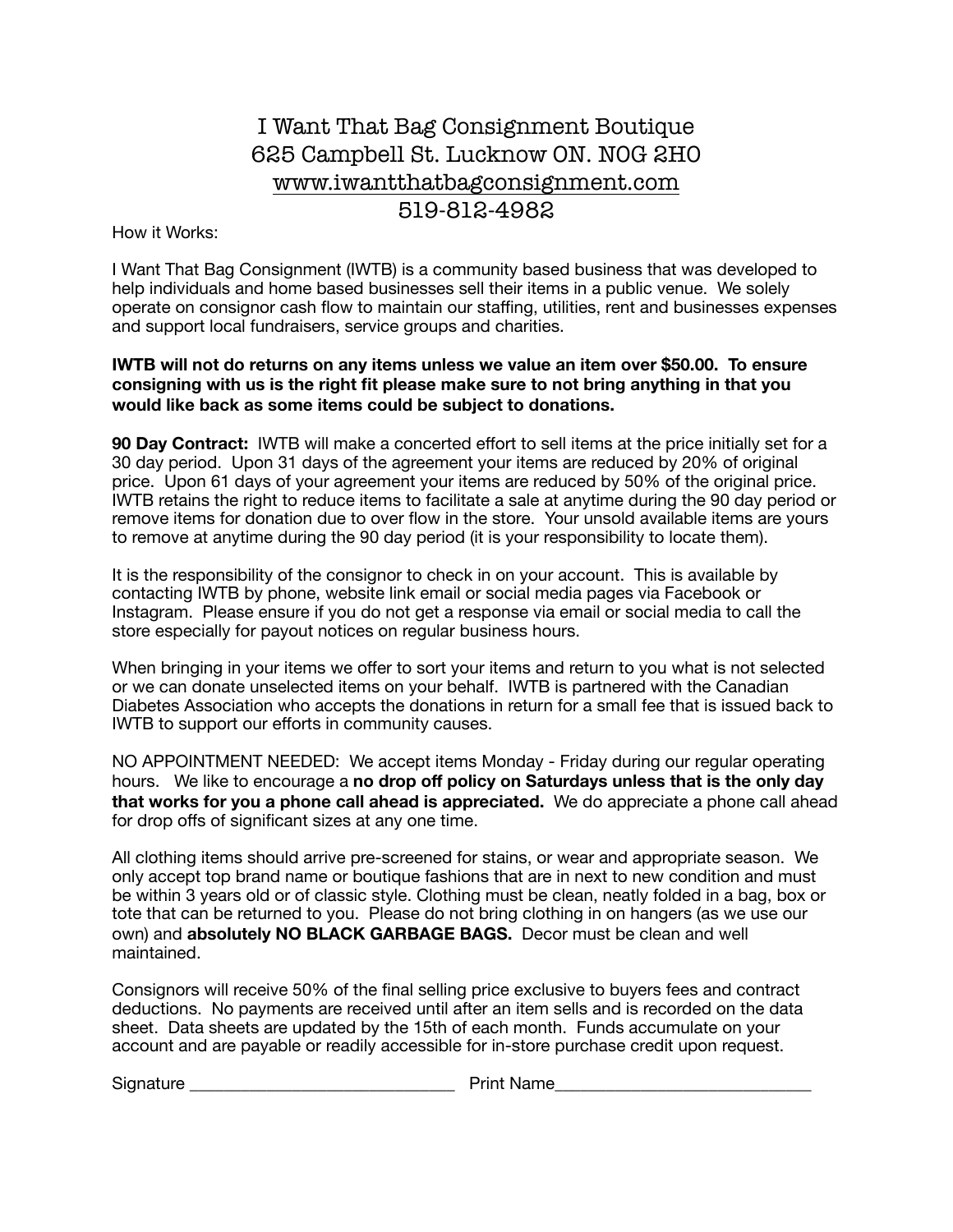## I Want That Bag Consignment Boutique 625 Campbell St. Lucknow ON. N0G 2H0 www.iwantthatbagconsignment.com 519-812-4982

DATE:\_\_\_\_\_\_\_\_\_\_\_\_\_\_\_ CONSIGNOR #\_\_\_\_\_\_\_\_\_\_\_

I understand that only the items that meet the high standards of (IWTB) will be accepted for resale.

RETURN UNSELECTED \_\_\_\_\_\_\_\_\_\_\_\_\_\_\_ DONATE UNSELECTED \_\_\_\_\_\_\_\_\_\_\_\_\_\_\_\_\_

I further understand that the items accepted for resale become subject to a consignment contract with (IWTB) that begins the day the items are priced and entered into the data base. Prices will be set by (IWTB) associates. If my items sell I will receive 50% of the selling price subject to contract details.

Any items may be subject to sales, clearance and/or price adjustments according to the market demand at the sole discretion of management or at end of season or 90 day period which ever applies. Unsold items will be removed, donated or reiterated into IWTB's inventory.

**IWTB does not do returns on any items.** If you wish to locate your available unsold items before the 90 days or end of season period ends, it is your responsibility to locate them.

I understand that my account balance (my share of proceeds) will be available to me upon my request pertaining to contract details or I can apply my account balance as in-store credit towards my purchase of store merchandise.

Accounts exceeding \$100.00 are subject to 48 hour regular business day notice for payout. Accounts exceeding \$200.00 are subject to 7 day regular business day notice for payout. Accounts exceeding \$300.00 are subject to 14 day regular business day notice for payout.

## **IWTB reserves the right too with hold payouts with out sufficient notice on these terms.**

IWTB does not do e-transfers for payouts. All accounts exceeding \$100 are payable by cheque and are subject to a \$5.00 processing fee deducted from the balance of account.

Accounts that have been inactive for a 2 year period from the time of drop off, last payout or in-store purchase will be terminated leaving funds property of IWTB.

I understand IWTB will make a concerted effort to sell my items for me but IWTB makes no guarantee that any of my items will sell during the 90 day contract period or at any particular price.

I agree that IWTB shall have no liability for the loss or damage of any items that I may leave here due to fire, theft, accident, or any other cause. If for any unforeseen reason IWTB should terminate this agreement due to closure all funds accumulated on my account will be consumed by I Want That Bag Consignment. I have read and understand how the agreement and contract applies to me and agree to the terms set out by I Want That Bag Consignment.

CONSIGNOR # \_\_\_\_\_\_\_\_\_\_\_\_\_\_